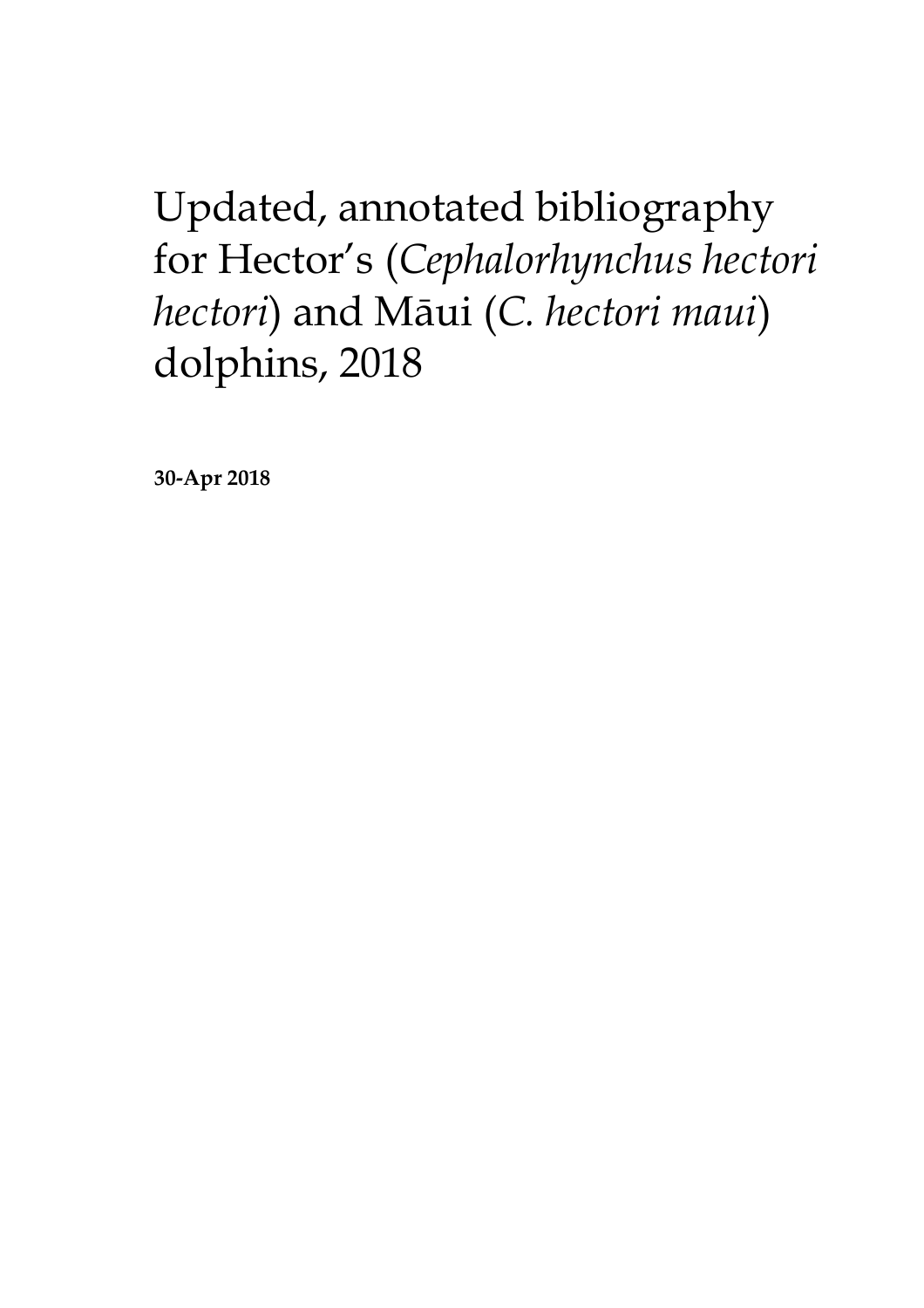## **Contents**

| Abstract  |                           | $\mathbf{1}$   |
|-----------|---------------------------|----------------|
| <u>1.</u> | Introduction              | $\overline{2}$ |
| <u>2.</u> | Methods                   | $\overline{2}$ |
| <u>3.</u> | Results                   | $\mathfrak 3$  |
| <u>4.</u> | Bibliography              | $\overline{3}$ |
| <u>5.</u> | Other information sources | 17             |
|           | 6. Works in progress      | 18             |
| <u>7.</u> | References                | <u>18</u>      |
| <u>8.</u> | <b>Acknowledgements</b>   | <u>18</u>      |
|           |                           |                |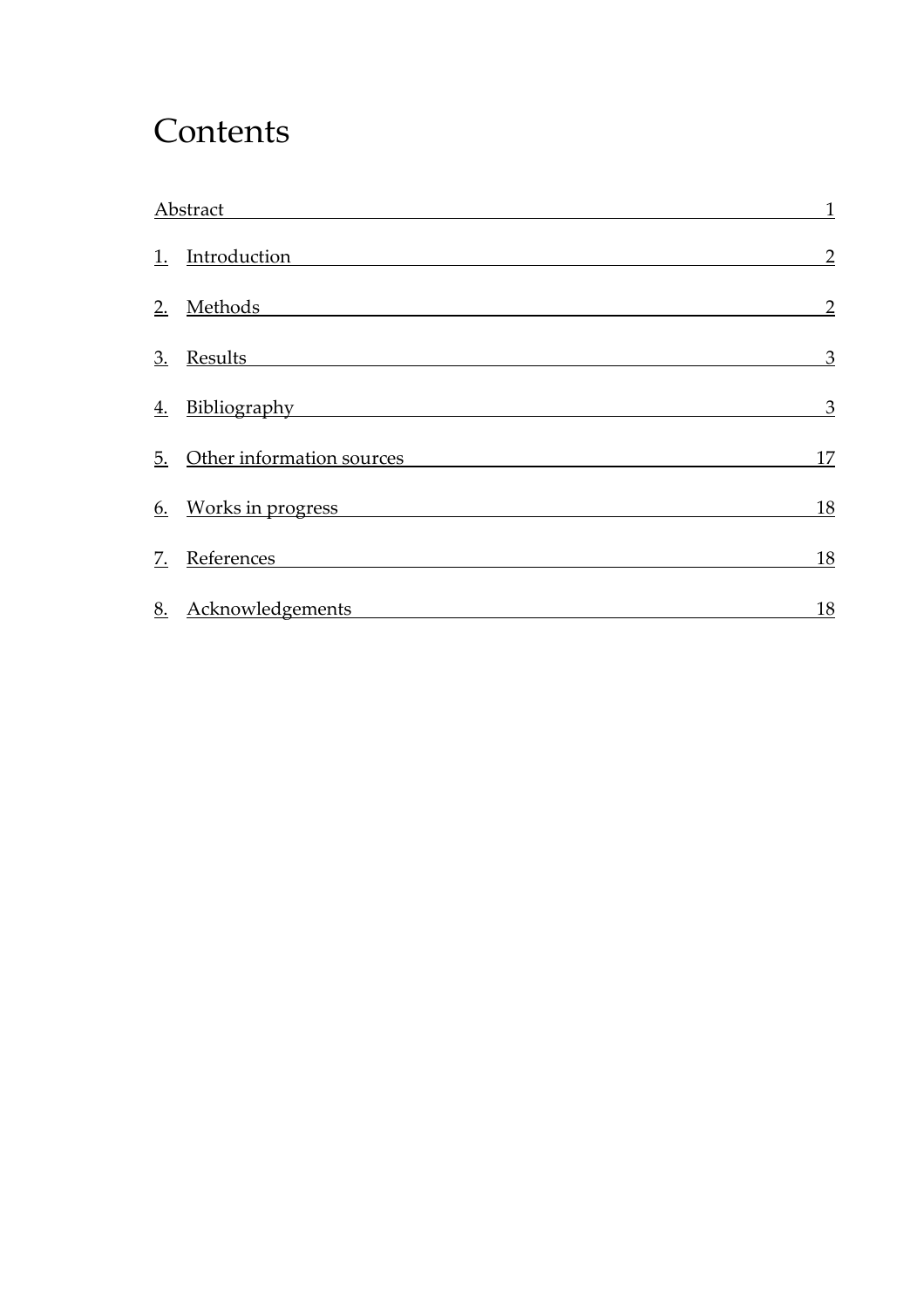# Updated, annotated bibliography for Hector's (*Cephalorhynchus hectori hectori*) and Māui (*C. hectori maui*) dolphins, 2018

Elanor Miller1

<sup>1</sup>E Miller Marine Science Consulting, Hobart, Tasmania, AUSTRALIA Email: [elanorjh@gmail.com](mailto:elanorjh@gmail.com)

## Abstract

This is the fourth in a series of annotated bibliographies published for Hector's (*Cephalorhynchus hectori hectori*) and Māui (*C. hectori maui*) dolphins, following on from those in 2003, 2012, and 2014. This report presents an updated bibliography of scientific publications relating to the two subspecies, including information on biology, ecology, conservation and management. In total, eight peer-reviewed publications, three graduate theses (two PhD and one MSc), and 11 reports (combination of published and unpublished) have been produced since August 2014. Several other relevant works in progress were also identified so it is recommended that this resource continues to be updated in the future. Every attempt has been made to include all relevant material, and any omissions are inadvertent.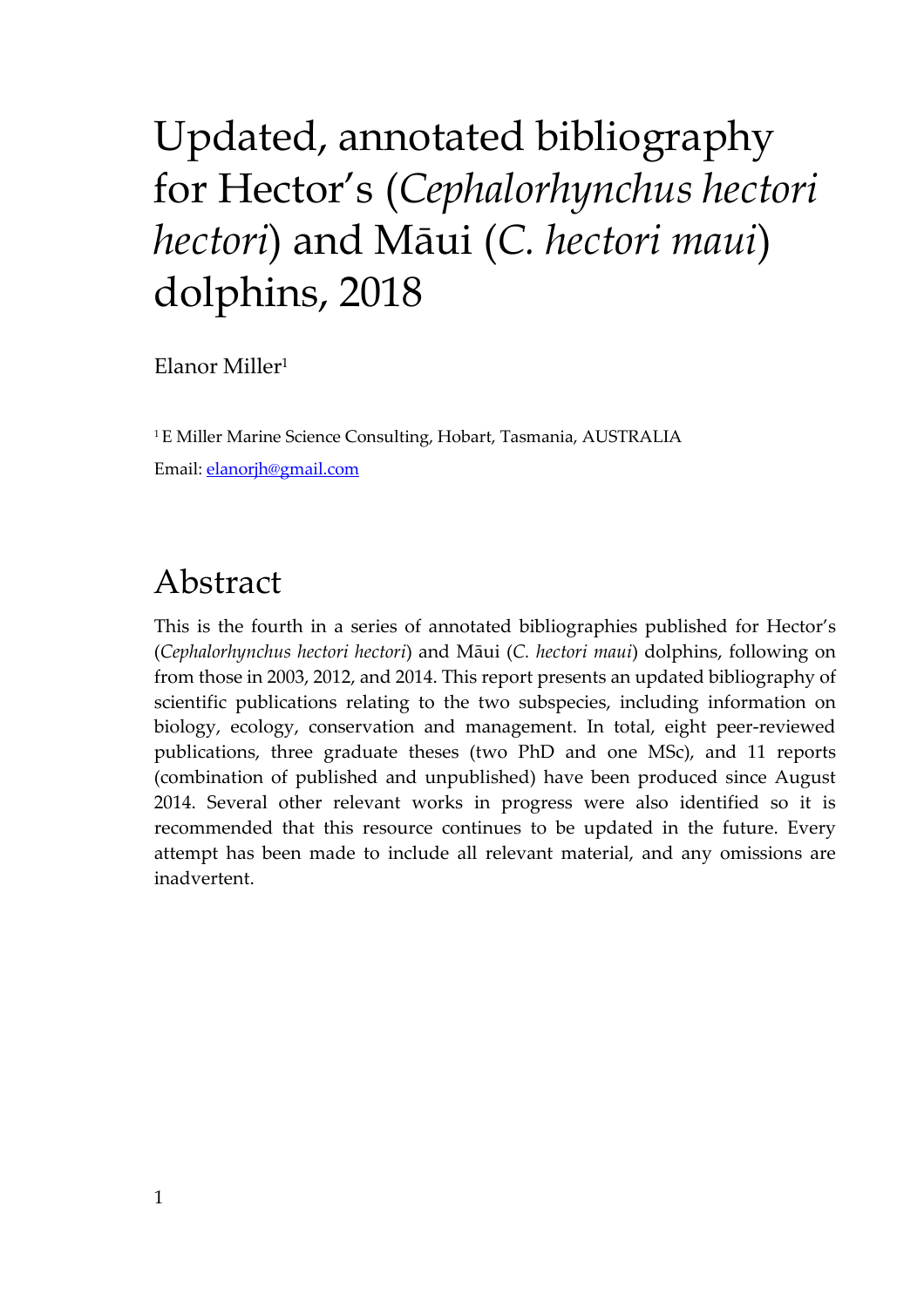## 1. Introduction

This annotated bibliography of Hector's (*Cephalorhynchus hectori hectori*) and Māui (*C. hectori maui*) dolphins provides an update to the previous bibliographies (Martinez & Slooten 2003; du Fresne et al. 2012; Miller 2014) and is intended to be read in conjunction with them. Together, they provide a comprehensive overview of scientific publications relating to the biology, ecology, conservation and management of these two subspecies.

The motivation for this update to the bibliography is to inform the upcoming review of the Hector's and Māui dolphin Threat Management Plan<sup>[1](#page-3-0)</sup>, including a sciencebased risk assessment, later in 2018.

## 2. Methods

All scientific works published on Hector's and Māui dolphins since August 2014 (when the previous bibliography was completed; Miller 2014) were identified using standard internet searches. All submissions to the International Whaling Commission's Scientific Committee (IWC-SC 66a-67b) were also reviewed. Additionally, researchers and staff of government departments who had been working on Hector's or Māui dolphin research projects in recent years were consulted.

The references are listed alphabetically by author, and then chronologically. The format of each entry closely follows that of the previous bibliographies as outlined below:

- **1. Full citation** in Department of Conservation (DOC) publications format
- **2. Focus**: The main focus of the report selected from the following general subject areas: abundance; behaviour; distribution; ecology; general biology; genetics; threats, impacts and management
- **3. Summary:** 
	- Aim Methods Results

Recommendations for management and future research (*when applicable)*

**4. Who:** Organisation type (selected from: Academic; Conservation organisation; Consultant; Government; Research organisation) and name

 $\overline{a}$ 

<span id="page-3-0"></span><sup>1</sup> [http://www.doc.govt.nz/our-work/our-work-with-maui-dolphin/review-of-the-hectors-and-maui-dolphin](http://www.doc.govt.nz/our-work/our-work-with-maui-dolphin/review-of-the-hectors-and-maui-dolphin-threat-management-plan/)[threat-management-plan/](http://www.doc.govt.nz/our-work/our-work-with-maui-dolphin/review-of-the-hectors-and-maui-dolphin-threat-management-plan/)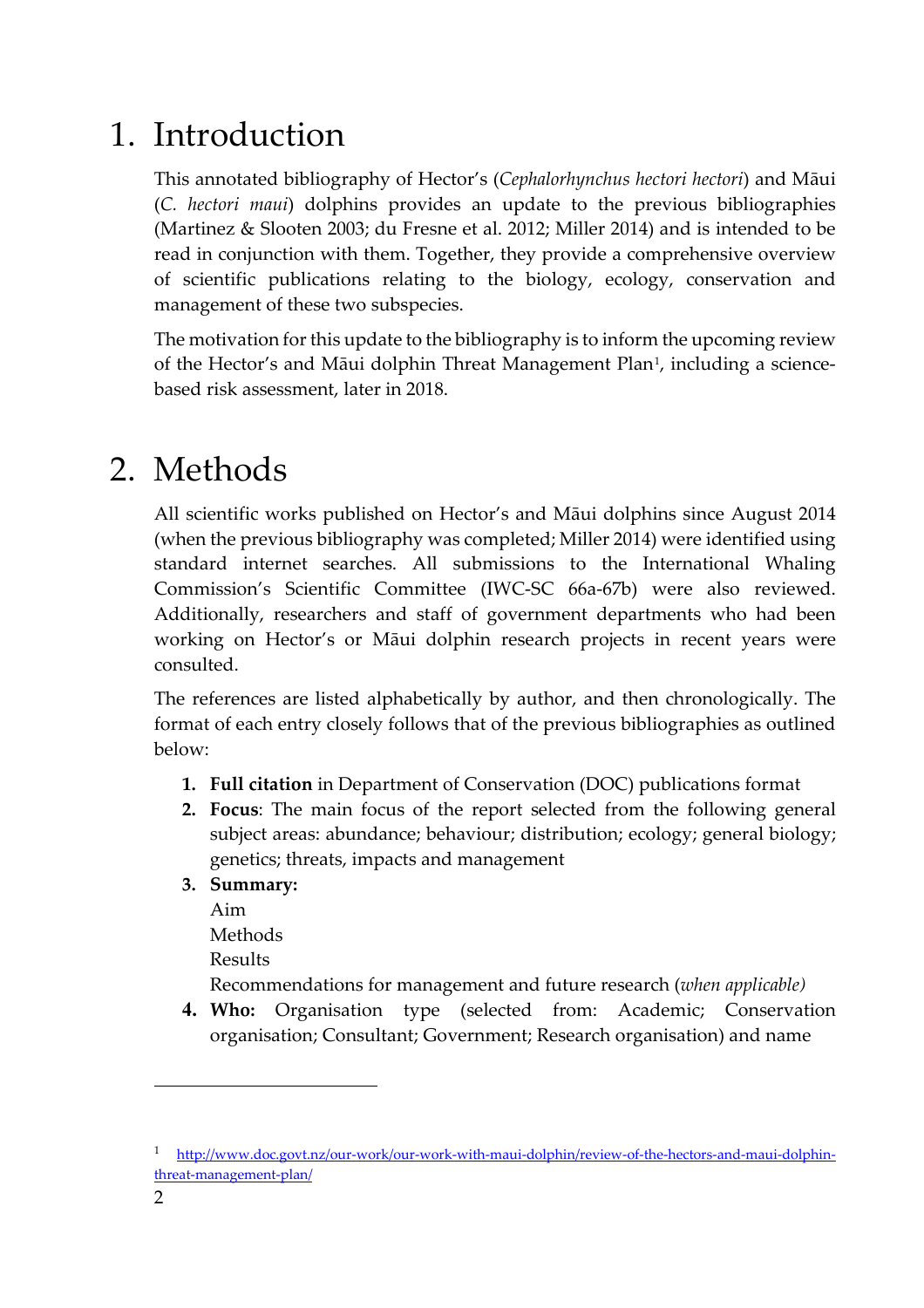**5. Type** of publication (selected from: Peer-reviewed journal; Thesis – Honours, Masters, Doctoral; Book; Conference proceedings; Published report; Unpublished report).

Every attempt has been made to present results, recommendations and conclusions in an abbreviated format that is consistent with the original documents and standardised across all entries. No critical analysis is offered by the author of this update, and unpublished reports are clearly identified as such.

## 3. Results

In total, eight peer-reviewed publications, three graduate theses (two PhD and one MSc), and 11 reports (combination of published and unpublished) have been produced since August 2014. The compilation of these works is an indication of the continuing high-quality research being carried out on both Hector's and Māui dolphins.

## 4. Bibliography

**Baker, C.S.; Steel, D.; Hamner, R.M.; Hickman, G.; Boren, L.; Arlidge, W.; Constantine, R. 2016: Estimating the abundance and effective population size of Māui dolphins using microsatellite genotypes in 2015–16, with retrospective matching to 2011–16. Department of Conservation, Auckland. 75 p.**

**Focus:** Genetics; abundance.

#### **Summary**

**Aim:** Estimate the abundance and effective population size of Māui dolphins in 2015–16 and document movements of individuals, including migrant Hector's dolphins using DNA profiling.

**Methods:** Small-boat surveys were carried out from Kaipara Harbour to Mokau River, Taranaki during the summers of 2015 and 2016. A total of 48 and 44 biopsy samples were collected in 2015 and 2016 respectively. DNA profiling included genotyping microsatellite loci, sex identification and mtDNA control region sequencing. Combination of these samples with those from previous surveys in 2010 and 2011 and 2001–07, and those collected opportunistically from beachcast individuals, provides a record of DNA profiling extending across 16 years.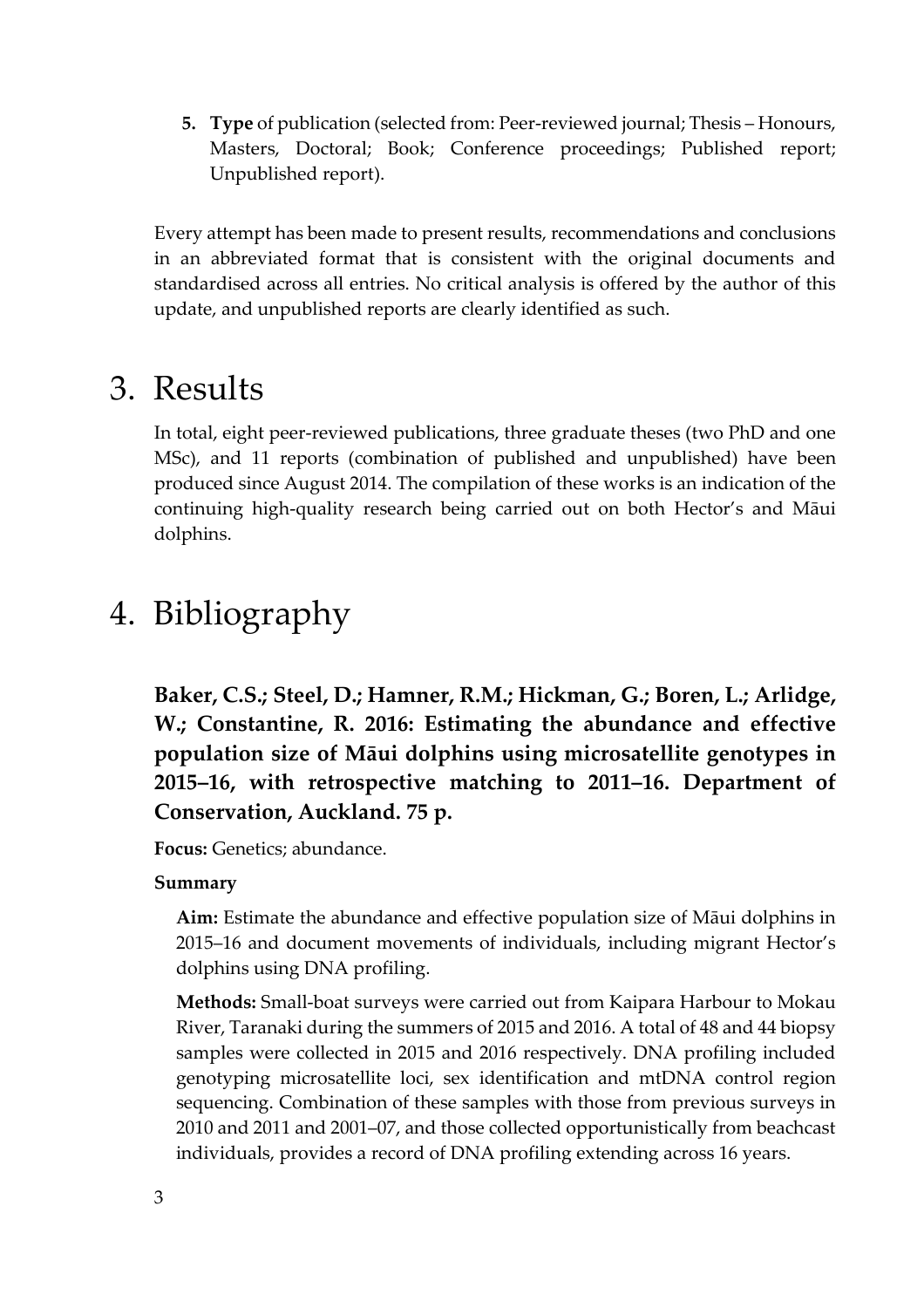**Results:** A total of 40 and 28 individual dolphins were identified in 2015 and 2016 respectively. 17 individuals were recorded in both surveys. One male and one female were identified as Hector's dolphin migrants. The census abundance of Māui dolphins aged 1+ was estimated to be 63 (95%  $CL = 57-75$ ) which is comparable to, but slightly larger than the previous estimate of 55 (95%  $CL = 48-$ 69) from 2010/11. Effective population size, representing only breeding individuals of the parental population, was estimated as  $34$  (95% CL = 24–51).

**Recommendations:** Continued genetic monitoring is recommended as part of the Māui dolphin recovery program.

**Who:** *Academic* (Oregon State University; University of Auckland; Texas A&M University); *Government, NZ* (DOC).

**Type:** Published report.

## **Buckle, K.; Roe, W.D.; Howe, L.; Michael, S.; Duignan, P.J.; Burrows, E.; Ha, H.J.; Humphrey, S.; McDonald, W.L. 2017: Brucellosis in endangered Hector's dolphins (***Cephalorhynchus hectori***).** *Veterinary Pathology 54:* **838-845.**

**Focus:** Threats, impacts and management.

#### **Summary**

**Aim:** Investigate the prevalence of *Brucella* spp. infection in stranded Hector's dolphins and determine whether this contributes to mortality in this species.

**Methods:** Twenty-seven Hector's dolphins (including two of the Māui subspecies) which were all found beachcast between Nov 2006 and Oct 2010 were examined using histological immunohistochemical and molecular (PCR) techniques.

**Results:** Seven of the 27 dolphins had at least one tissue which tested PCRpositive for *Brucella* spp. and two of these were diagnosed with active reproductive brucellosis, suggesting that this disease has the potential to affect reproductive success.

**Recommendations:** Future collection of tissues from beachcast Hector's dolphins should focus on minimising delays in recovery and transport to optimise the chance of obtaining good quality DNA and allow full genetic characterisation of Hector's dolphin *Brucella* spp.

**Who:** *Government, NZ* (MPI); *Academic* (Massey University); *Conservation organisation* (Marine Mammal Center, CA, USA).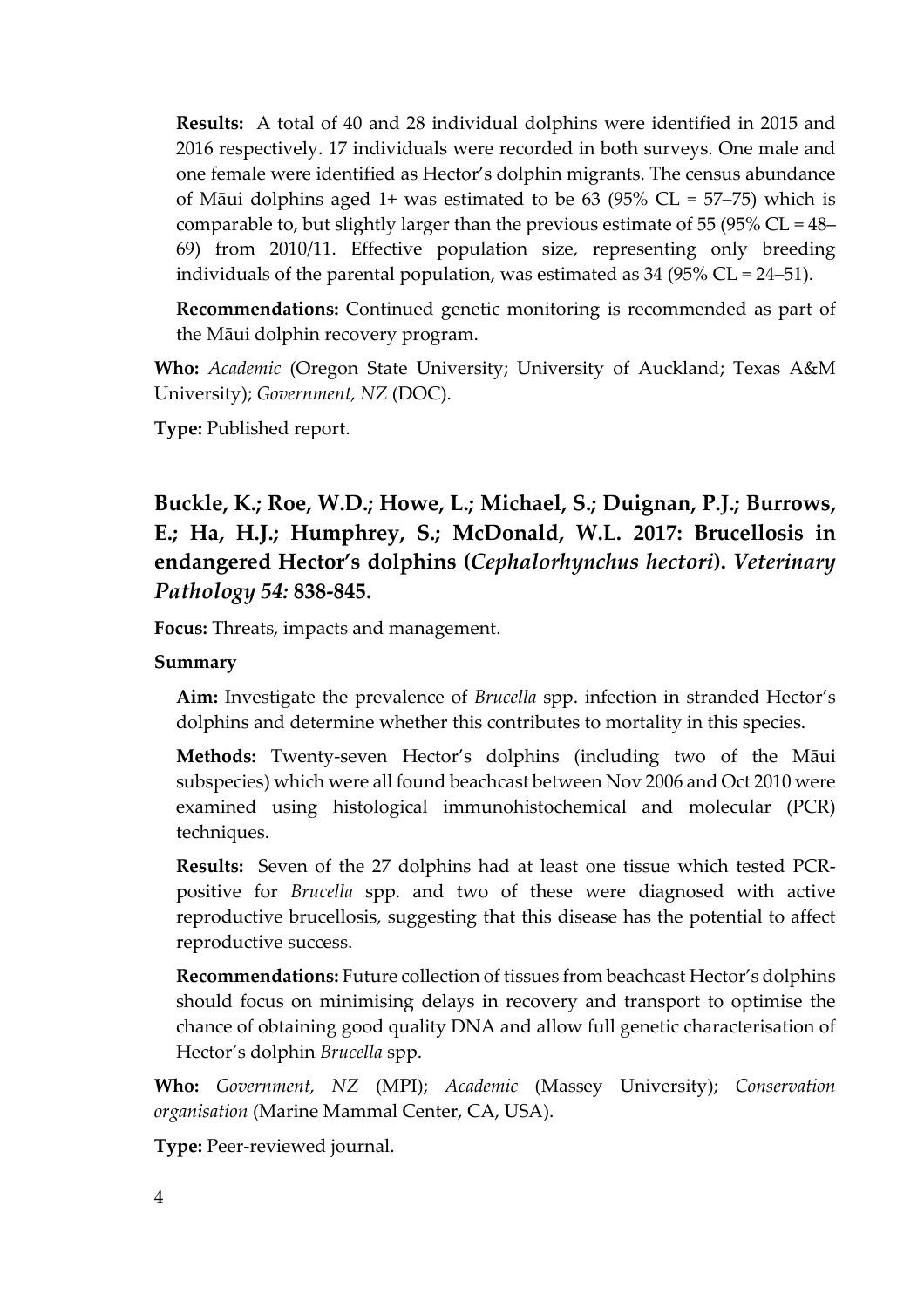## **Constantine, R.; Steel, D.; Baker, C.S. 2016: Estimating the abundance of Māui dolphins using microsatellite genotypes: Report of the 2016 biopsy sampling survey. Paper SC/66b/SM/13 presented to the** *IWC Scientific Committee.*

**Focus:** Genetics; abundance.

**Summary** Reviews the history of genetic monitoring of Māui dolphins and provides an update on boat-based surveys in the summers of 2015 and 2016 which were intended to update the 2010 and 2011 genotype mark-recapture surveys. During Feb–Mar 2016, 13 small-boat surveys totalling 1552 km of survey effort encountered 66 groups of Māui dolphins. A total of 44 biopsy samples were collected which will be used for DNA profiling and estimation of abundance in combination with genotype data from 2015.

**Who:** *Academic* (University of Auckland; Oregon State University).

**Type:** Unpublished report.

## **Currey, R.; Lundquist, D. 2015: Māui dolphin: current status and 2015 update on New Zealand's research and management approach. Paper SC/66a/SM/3 presented to the** *IWC Scientific Committee.*

**Focus:** Threats, impacts and management.

**Summary:** Outlines the current status of Māui dolphins and provides an annual update of data collected in the last 12 months on sightings, necropsies, captures, ship strikes and observer coverage. Describes research priorities identified at two recent stakeholder meetings as part of the new Māui dolphin five-year strategy and research plan. It is recommended that surveys of abundance should be conducted at intervals of not more than five years.

**Who:** *Government, NZ* (MPI; DOC).

**Type:** Unpublished report.

## **Currey, R.; Lundquist, D. 2016: Māui dolphin: 2016 update on New Zealand's research and management approach. Paper SC/66b/SM/12 presented to the** *IWC Scientific Committee.*

**Focus:** Threats, impacts and management.

**Summary:** Provides an annual update on Māui dolphin research and management, including all sightings, necropsies, captures, ship strikes and observer coverage. Ahead of the next scheduled review of the Threat Management Plan in 2018, a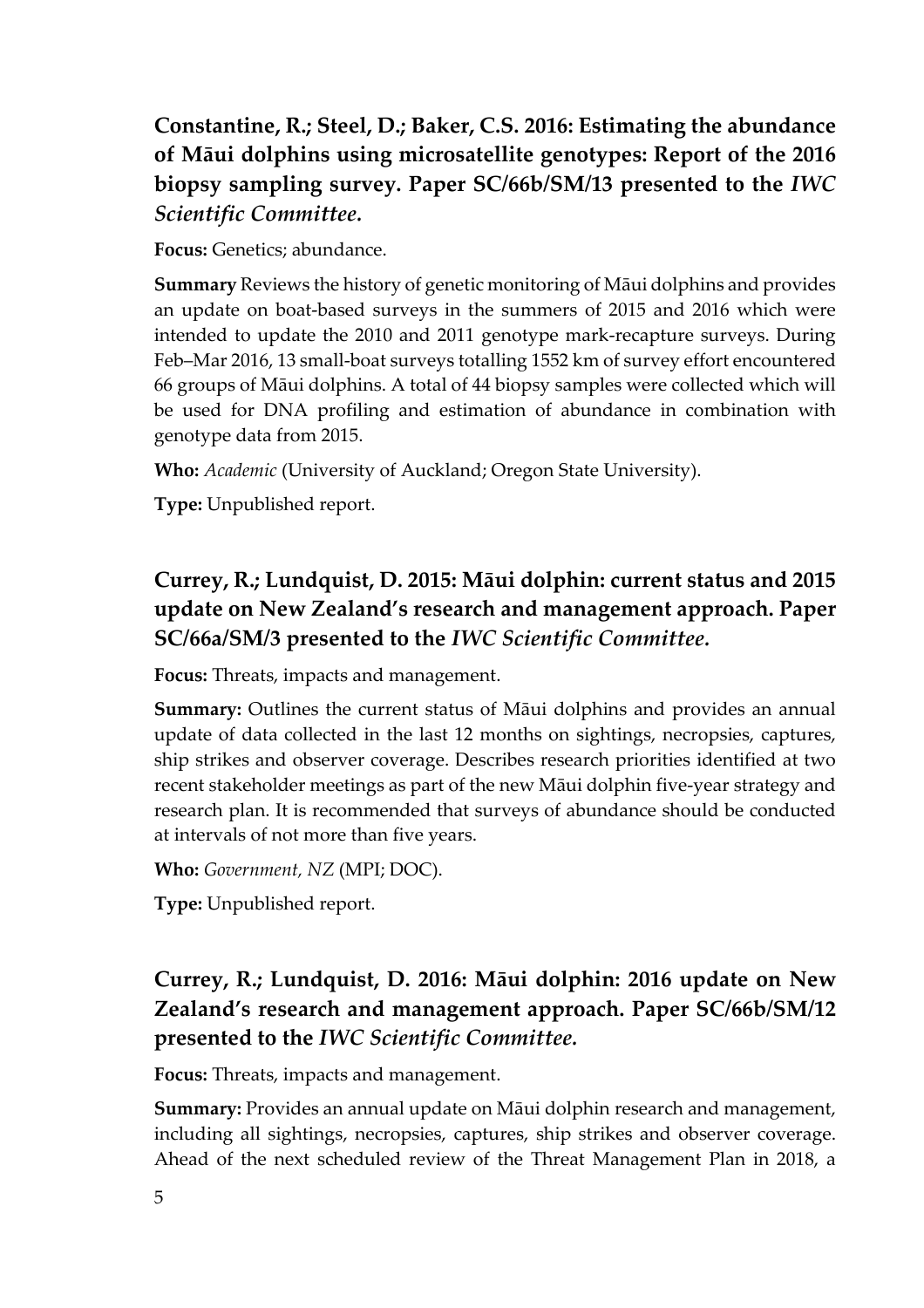programme of ongoing data collection and prioritised research is underway. Two field seasons were completed for a revised abundance estimate. A pilot study exploring the use of CPODs was undertaken for investigating offshore distribution and variation in habitat use. The results of this will aid in planning a wider study. Another priority was to assess alongshore distribution in the southern range. Monthly aerial surveys during Jan–Apr 2016 were conducted, with no Māui dolphin sightings.

**Who:** *Government, NZ* (MPI; DOC).

**Type:** Unpublished report.

### **Dawson, S.; Fordyce, R.E.; Ridgway, S.H.; Brough, T.E.; Slooten, E. 2017: Observations of a New Zealand dolphin (***Cephalorhynchus hectori***) breathing via its mouth.** *Marine Mammal Science 33:* **350–355.**

**Focus:** Behaviour.

**Summary** Describes observations of unusual respiration behaviour in an adult Hector's dolphin during 49 min in December 2015 at Lyttleton Harbour. During more than 38 surfacing sequences the dolphin appeared to breath mostly via its mouth.

**Who:** *Academic* (University of Otago).

**Type:** Peer-reviewed journal.

## **de Jager, M.; Hengeveld, G.; Mooij, W.; Slooten, E. 2018: Modelling the spatial dynamics of Māui dolphins using individual based models. Paper SC/67b/HIM/02 presented to the** *IWC Scientific Committee.*

**Focus:** Distribution.

#### **Summary**

**Aim:** Develop an individual based model of Māui dolphin movement and create probability distribution maps for use in conservation efforts.

**Methods:** Models hourly movement of individual dolphins over 90 days as a function of dolphin swimming activity, water depth, distance to home-range centres and distance to nearby conspecifics. Parameter combinations are validated using survey data.

**Results:** Results from the model demonstrate that Māui dolphins stay close to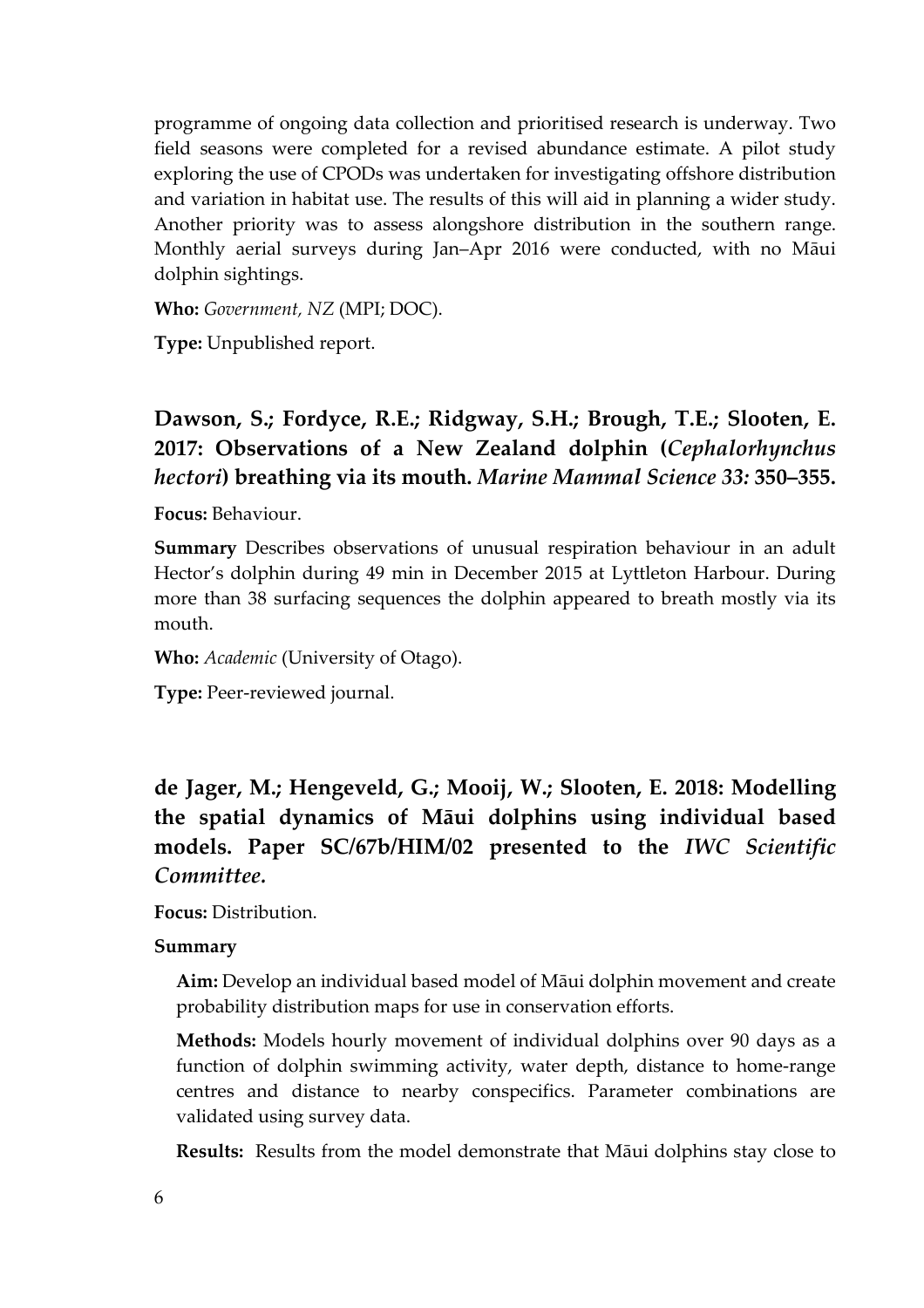shore and are found in highest densities around Kaipara Harbour and Manukau Harbour. The model also estimates that most dolphins are found within the gillnet restricted zone, yet the dolphin distribution extends far beyond the current limits of this area.

**Recommendations:** Such models can be used to project the impact of fishing activities on the Māui dolphin population under alternative policy scenarios. More data on dolphin and fish distribution would help to further improve the model.

**Who:** *Academic* (Wageningen University; Netherlands Institute of Ecology; University of Otago).

**Type:** Unpublished report.

### **Derville, S.; Constantine, R.; Baker, C.S.; Oremus, M.; Torres, L.G. 2016: Environmental correlates of nearshore habitat distribution by the Critically Endangered Māui dolphin.** *Marine Ecology Progress Series 551***: 261–275.**

**Focus:** Ecology; distribution.

#### **Summary**

**Aim:** Describe nearshore summer distribution of Māui dolphin in relation to the environment.

**Methods:** Boat-based surveys were carried out along the North Island west coast over the periods Feb–Apr 2010, 2011, 2013 and 2015, including photoidentification and genetic sampling. Boosted regression trees were then used to compare the presence of dolphins relative to environmental predictors.

**Results:** Sea surface temperature, turbidity, distance to watersheds, water depth, and distance to the coast were the strongest predictors of dolphin distribution. Predicted areas of suitable nearshore habitat had 76% overlap with historical sightings of Māui dolphins, highlighting potential areas of recovery.

**Recommendations:** It is critical to assess whether current conservation efforts are adequate for protecting Māui dolphins year-round, or whether the offshore extent of their range increases in the winter. Including predator-prey and intraspecific relationships in models will help further clarify Māui dolphins' habitat selection.

**Who:** *Academic* (Université de Lyon; Université de La Réunion; Université Paris; Oregon University; University of Auckland).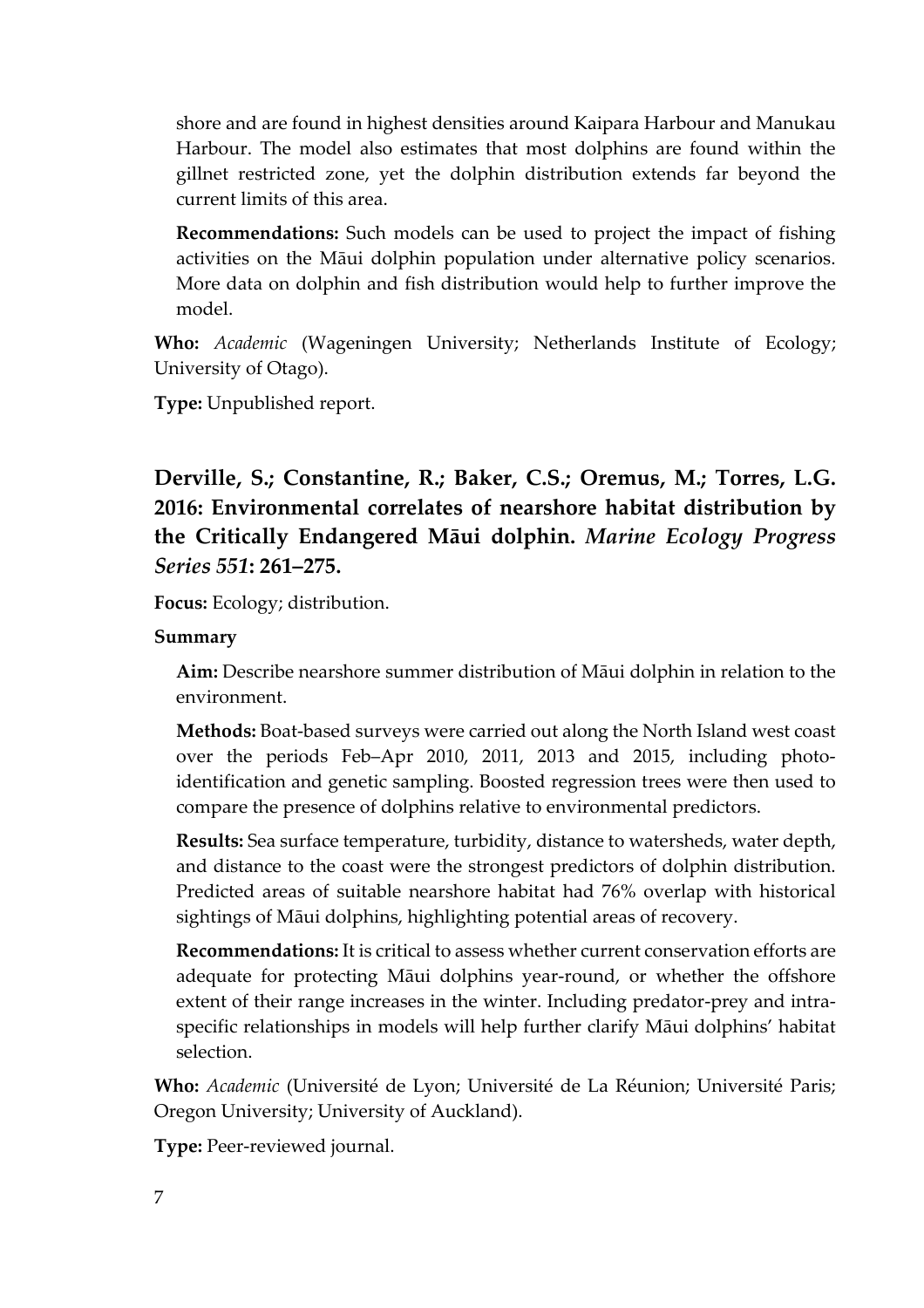**Dittmann, S.; Dawson, S.; Rayment, W.; Webster, T.; Slooten, E. 2016: Hector's dolphin movement patterns in response to height and direction of ocean swell.** *New Zealand Journal of Marine and Freshwater Research* **DOI: 10.1080/00288330.2015.1119165.**

**Focus:** Distribution; ecology.

#### **Summary**

**Aim:** Investigate whether swell height and direction are important factors in explaining day-to-day variability in abundance of Hector's dolphins in Akaroa Harbour.

**Methods:** Boat-based visual sightings over the period 2000–12 and passiveacoustic detections from 2007-2008 of Hector's dolphins in Akaroa Harbour were modelled in relation to swell height and swell direction.

**Results:** The rates of visual and acoustic detections in Akaroa Harbour were significantly lower on days after big swell events, and in some models, after swell events from the south.

**Recommendations:** Further research is needed to understand the ecological connection between swell and dolphin movement. This information could be used both to predict daily dolphin movement and suggest how dolphins may react in future if extreme weather events become more frequent.

**Who:** *Academic* (University of Otago; Universität Hamburg)

**Type:** Peer-reviewed journal

### **Dittmann, S.; Slooten, E. 2016: Photogrammetry using in-field calibration: a non-invasive tool for predicting sex and life stages tested on Hector's dolphins in the wild.** *New Zealand Journal of Marine and Freshwater Research* **DOI: 10.1080/00288330.2016.1144624.**

**Focus:** General biology.

#### **Summary**

**Aim:** Develop and validate a new technique of stereo-photogrammetry. Assess the potential for predicting dolphin sex and life stage using these measurements.

**Methods:** This technique was validated via measurements of Hector's dolphin dorsal fins in the wild from a boat and measurements (to test precision and accuracy) of an object of known length from a boat and the land. Dorsal fin dimensions were also analysed for necropsied dolphins and correlated with sex and life stage.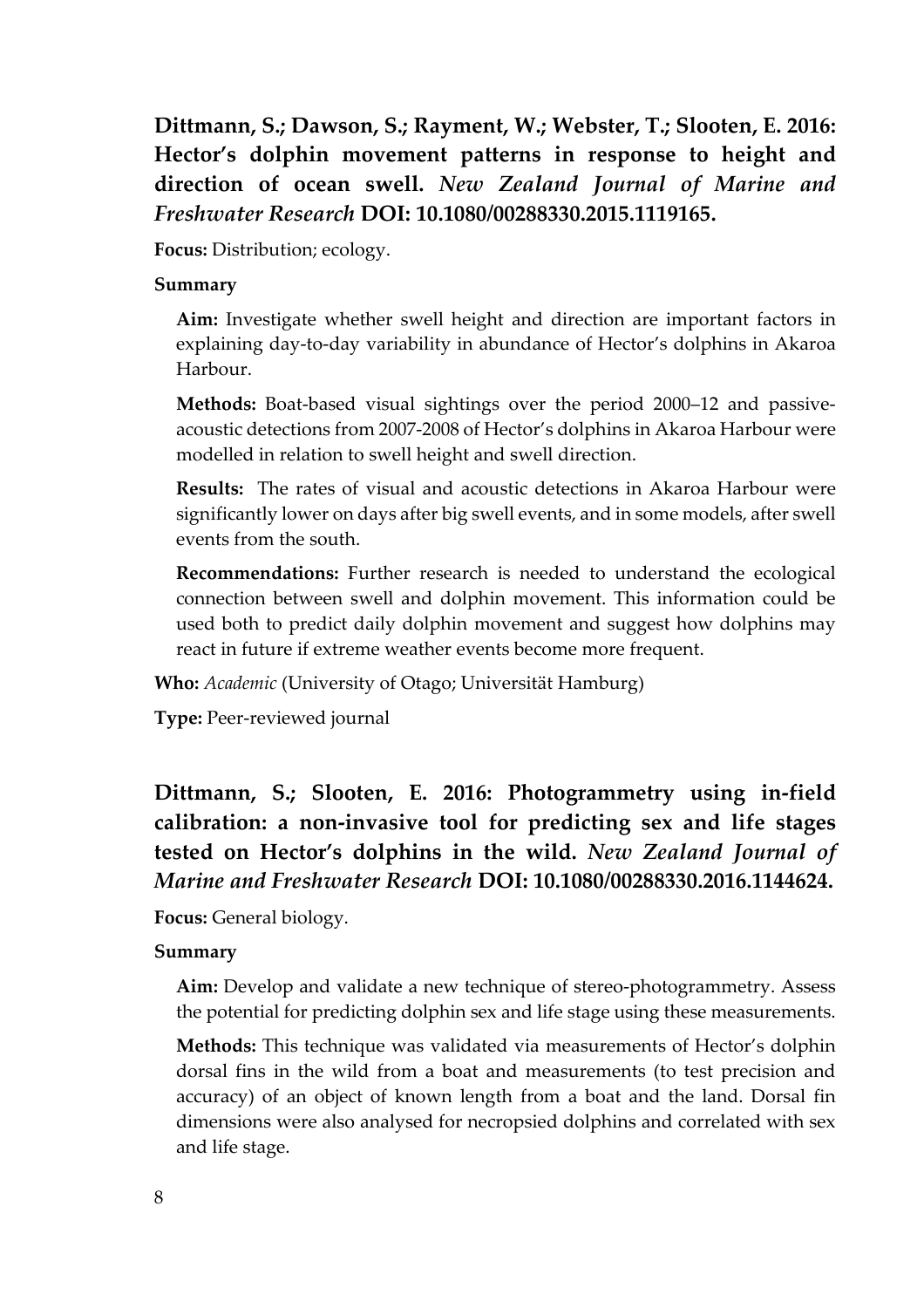**Results:** Seven independent measurements of one dolphin gave a CV of 1.39% and 2.33% for fin base and height respectively. Test measurements from shore at varying distances (up to 10 m) and angles (up to 40°) gave a mean error of <1%. Dorsal fin shape was significantly related to sex but not accurately enough to replace traditional sexing methods. Fin base length was significantly related to female life stage.

**Recommendations:** Traditional visual methods for sex estimation should continue to be used, but stereo-photogrammetry of dorsal fins is recommended for estimating which females are reproductively mature.

**Who:** *Academic* (University of Otago; Universität Hamburg).

**Type:** Peer-reviewed journal.

**Hamner, R.M.; Steel, D.; Constantine, R.; Morrissey, M.; Ogle, M.; Weir, J.; Olavarria, C.; Baxter, A.; Arlidge, W.; Boren, L.; Baker, C.S. 2016: Local population structure and abundance of Hector's dolphins off Kaikoura – 2014 and 2015. Report to the New Zealand Department of Conservation. 24 p.**

**Focus:** Genetics; abundance.

#### **Summary**

**Aim:** Assess the population structure and abundance of Hector's dolphins near Kaikoura using DNA profiling.

**Methods:** Biopsy samples were collected during 15 dedicated small-boat surveys conducted in 2014 and 2015. Two local populations were targeted, north and south of the Kaikoura Canyon. A total of 86 and 71 biopsy samples were collected in 2014 and 2015 respectively. DNA profiling was carried out, including microsatellite genotyping, sequencing on mtDNA control region haplotypes and sex identification. Two-sample capture-recapture was used to estimate abundance.

**Results:** DNA profiles were used to identify 117 individuals (80 from north and 37 from south of the Kaikoura Canyon). Significant genetic differentiation was found between the two regions. The abundance of Hector's dolphins aged 1+ was estimated to be 314 (95% CL: 216–483; CV = 0.32) for Kaikoura-North and 102 (95% CL: 68–175; CV = 0.4) for Kaikoura-South. The overall combined abundance of dolphins aged 1+ was estimated to be 480 (95% CL: 342–703; CV = 0.29).

**Recommendations:** Additional surveys and biopsy samples from Kaikoura-South would allow a more robust abundance estimate for this region. Conducting similar studies of the local populations to the south of this area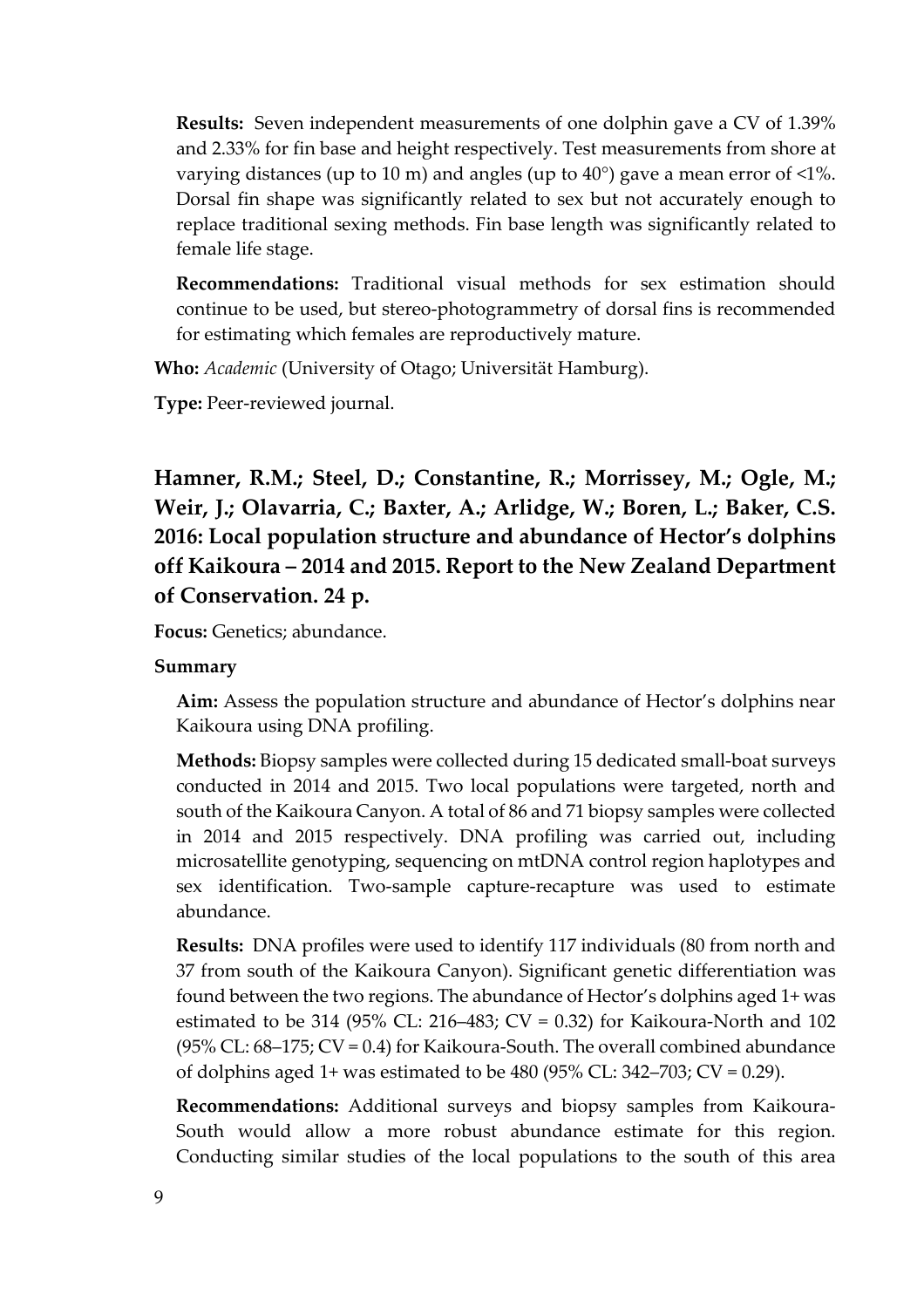would provide information on the degree of connectivity or isolation of the small Kaikoura-South population.

**Who:** *Academic* (University of Auckland; Oregon State University); *Government, NZ* (DOC); *Conservation organisation* (Kaikoura Ocean Research Institute).

**Type:** Unpublished report.

## **Hamner, R.M.; Constantine, R.; Mattlin, R.; Waples, R.; Baker, C.S. 2017: Genotype-based estimates of local abundance and effective population size for Hector's dolphins.** *Biological Conservation 211***: 150–160.**

**Focus:** Genetics; abundance.

#### **Summary**

**Aim:** Estimate abundance and effective population size for Hector's dolphins in Cloudy Bay using genetic sampling in comparison to concurrent photoidentification recapture.

**Methods:** Small-boat surveys were conducted in Cloudy Bay during the summers of 2011 and 2012 to collect both skin biopsies and photo-identification data. DNA profiling for individual identification included markers for sex, mtDNA control region and microsatellite genotyping.

**Results:** A total of 263 biopsy samples were collected from which 147 individuals were identified. A total of 28 dolphins were photo-identified. No genetic differentiation was found between the two survey years and no migrants were identified from other regional populations. Abundance of individuals in Cloudy Bay aged 1+ was estimated to be 269 (95% CL = 233–319; CV = 0.12), which was similar to but more precise than estimates from photo-identification: 230 (95% CL=130−407, CV = 0.30)). The effective population size of the parental generation was 191 (95% CL = 23–362).

**Recommendations:** Additional investigation of home ranges and spatial use patterns by Hector's dolphins in Cloudy bay would be informative.

**Who:** *Academic* (Oregon State University; University of Auckland); *Consultant* (Marine Wildlife Research); *Government, USA* (NOAA).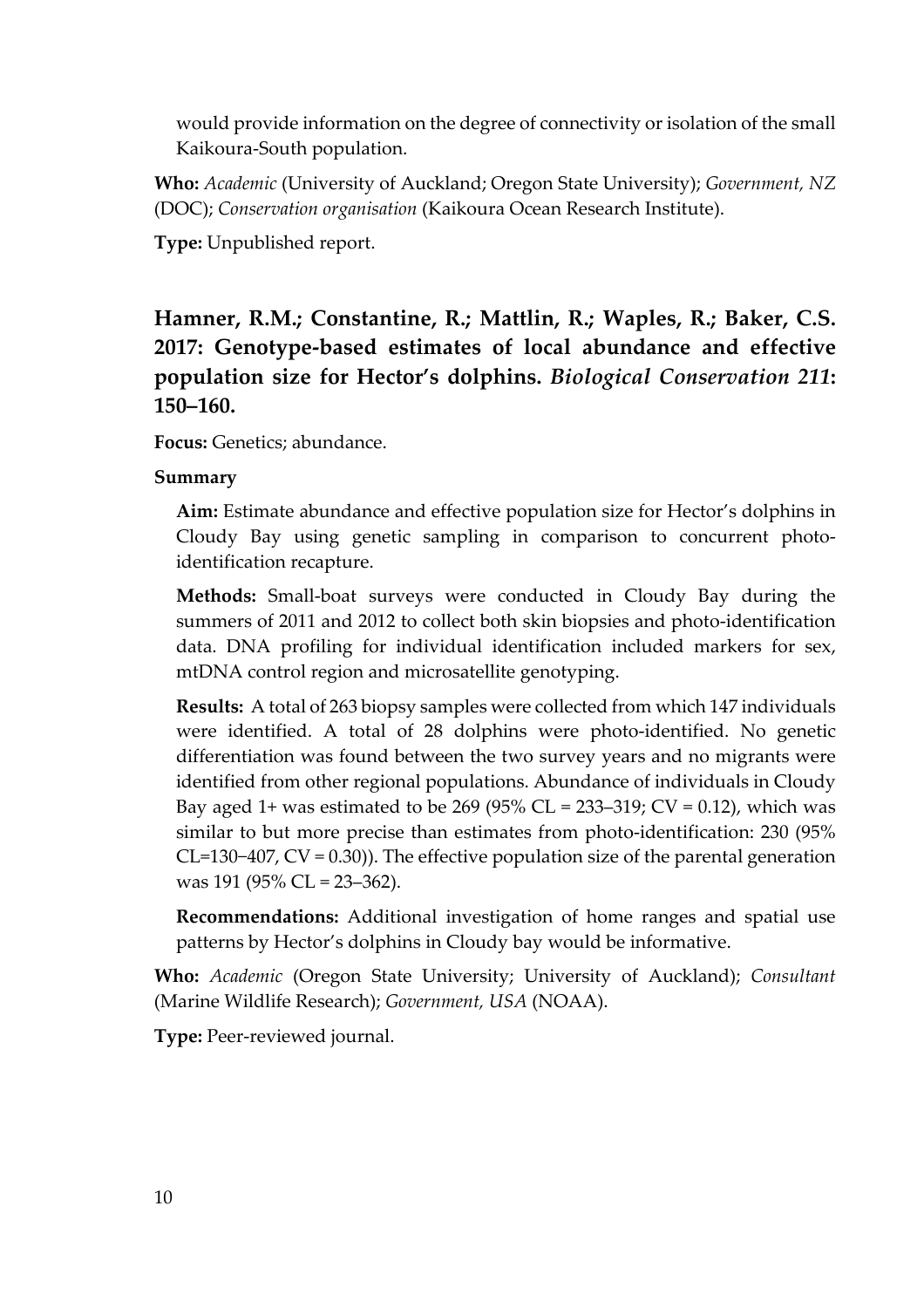### **Lundquist, D.; Sharp, B. 2017: Māui dolphin: 2017 update on New Zealand's research and management approach. Paper SC/67a/SM/15 presented to the** *IWC Scientific Committee.*

**Focus:** Threats, impacts and management.

**Summary:** Provides an updated review of Māui dolphin research and management in the previous year, including all sightings, necropsies, captures, ship strikes and observer coverage. Ahead of the next scheduled review of the Threat Management Plan in 2018, a programme of ongoing data collection and prioritised research is underway. Two field seasons were completed for a revised abundance estimated of 63 individuals (95% CI: 57–75) over 1 year of age. Following the successful completion of a pilot study on the use of CPODs to explore offshore distribution, further planned research is outlined.

**Who:** *Government, NZ* (DOC; MPI).

**Type:** Unpublished report.

### **Maas, B. 2015: Estimated population size and decline of Maui's dolphins. Paper SC/66a/SM/21 presented to the** *IWC Scientific Committee.*

**Focus:** Abundance; Threats, impacts and management.

#### **Summary**

**Aim:** Provide estimates of Māui dolphin abundance based on population data and bycatch mortality estimates and project timelines for short- and long-term population recovery or decline.

**Methods:** Māui dolphin abundance is projected across four scenarios: maximum population growth, 50% population growth, zero population growth, and zero anthropogenic mortality.

**Results:** Under the current fisheries protection regime, Māui dolphin abundance is likely to decline to an estimated 32–35 individuals and just 7–10 breeding females by 2019/20. If anthropogenic mortality had been reduced to zero in 2010/11, population numbers could have grown to 69 individuals (17 mature females) by 2019/20. Under maximum population growth and zero human impact, Māui dolphin population recovery to 250 mature individuals (the size required for reclassification from Critically Endangered to Endangered under the IUCN) is estimated to take 87 years.

**Recommendations:** These results highlight the extreme urgency of the IWC Scientific Committee's repeated calls for habitat-wide fisheries protection for Māui dolphins. If current protection levels persist, Māui dolphins could face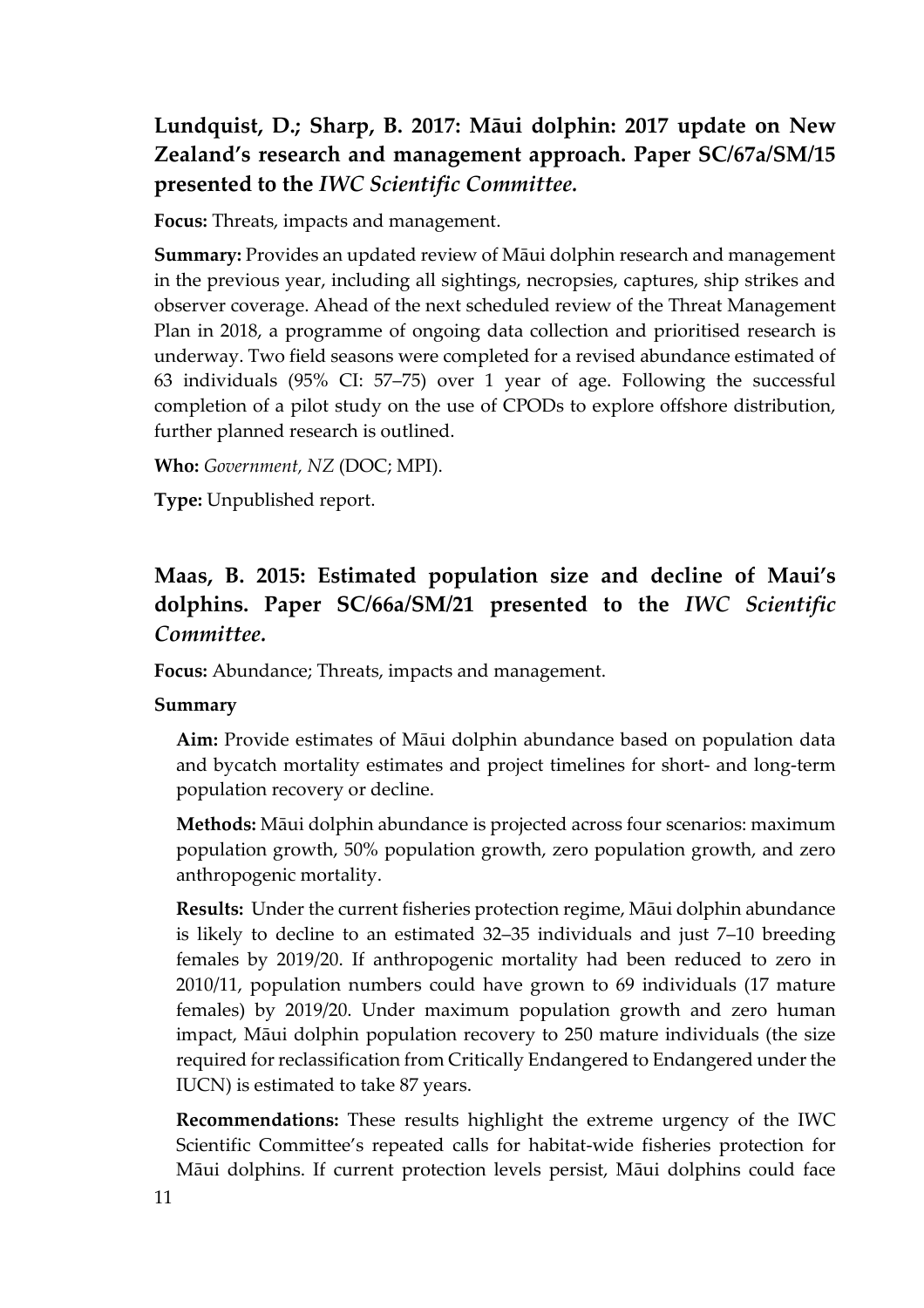extinction in just 15 years. To successfully protect this subspecies, bycatch risk must be reduced to zero and this can only be achieved by extending existing fishing closures for gillnets and trawling to cover the entire habitat of Māui dolphins offshore to the 100 m depth contour, including harbours. Additionally, the risk of seismic exploration in Māui dolphin habitat is discussed.

**Who:** *Conservation organisation* (NABU International – Foundation for Nature).

**Type:** Unpublished report.

## **Miller, E.J. 2014: Ecology of Hector's dolphin (***Cephalorhynchus hectori***): Quantifying diet and investigating habitat selection at Banks Peninsula. PhD Thesis. University of Otago.**

**Focus:** Ecology; distribution; behaviour; general biology.

#### **Summary**

**Aim:** Quantify Hector's dolphin dietary preferences and investigate the influence of prey availability on Hector's dolphin habitat selection at Banks Peninsula.

**Methods:** Diet was quantified for the first time, using the stomach contents from 63 dolphins which were found beachcast or bycaught throughout New Zealand between 1984 and 2006. Stable isotope analysis compared the  $\delta^{13}C$  and  $\delta^{15}N$ signatures of 42 dolphins from the South Island east coast with 19 potential prey species using mixing models. Concurrent dolphin, demersal prey and oceanographic surveys were carried out at Banks Peninsula to assess habitat selection.

**Results:** The dolphins were found to feed throughout the water column on a variety of 29 prey taxa. Prey were mostly <10 cm long, but ranged from <1 cm to over 60 cm. The most commonly consumed prey were red cod (*Pseudophycis bachus*), ahuru (*Auchenoceros puncatatus*), arrow squid (*Nototodarus* sp.), sprat (*Sprattus* sp.), sole (*Peltorhamphus* sp.) and stargazer (*Crapatalus* sp.). Red cod contributed most in terms of mass (37%) while ahuru and Hector's lanternfish (*Lampanyctodes hectoris*) were consumed in large numbers. Stable isotope analysis revealed that bony fish contributed most to the dolphins' diet, and that while demersal prey are seasonally important, epipelagic fish may have the greatest long-term contribution. The relative abundance of dolphins was found to be strongly positively correlated with red cod mass at Banks Peninsula. Dolphin distribution offshore was also associated with more saline surface water, and alongshore, dolphins were found in areas of higher prey diversity, higher salinity, and warmer water.

**Recommendations:** Further monitoring of the red cod population at Banks Peninsula would be valuable given that this species is a target species of the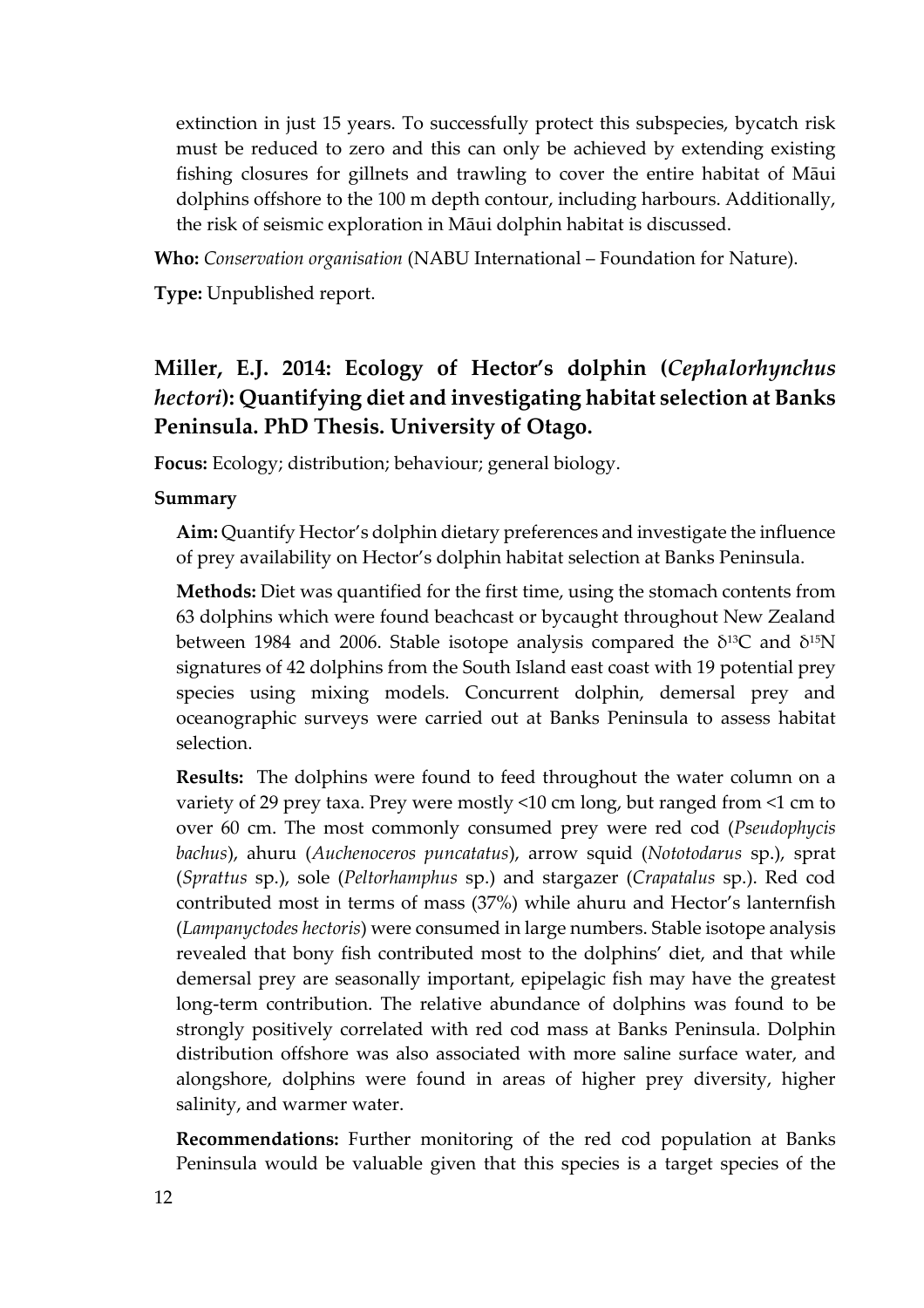inshore trawl fishery and has been in decline since the mid-1990s. Further research on Hector's dolphin habitat selection for additional populations, assessing overlap with a wider variety of prey species as well as predation risk, would strengthen the predictive capacity of such habitat models.

**Who:** *Academic* (University of Otago).

**Type:** Thesis - PhD

### **Palliser, A.; Dodson, G. 2017: Uncertainty, complexity and controversy in dolphin threat management: A role for post-normal science?** *Environmental Science and Policy 78:* **74–80**

**Focus:** Threats, impacts and management.

#### **Summary**

**Aim:** To examine how knowledge about Hector's and Māui dolphins was produced and utilised during development of the Threat Management Plan (TMP) and assess whether the presentation and dissemination of these results could contribute to a lack of social legitimacy for dolphin management.

**Methods:** Three examples of risk assessment and modelling which relate to fishing bycatch are examined, focussing on the science-policy interface. Stakeholders were interviewed in 2008 and 2015-2016. The authors examine this research as well-informed non-experts, to assess how it informs policy and the wider community and whether it fits the post-normal science approach, which advocates transparency about uncertainty and stakeholder peer review.

**Results:** The authors conclude that while the TMP shows evidence of the postnormal science approach, more is required for durable and socially legitimate dolphin management policy. Masked uncertainty in presented results appears to have contributed to erosion of trust and social legitimacy between the government and stakeholders.

**Recommendations:** Decisions have to be made despite uncertainty and use of the precautionary principle is essential. It is recommended that where inevitable uncertainty exists, results be presented more qualitatively so that they are not morphed to appear more certain than they really are. Greater emphasis should be placed on producing socially robust research that fully discloses assumptions and uncertainty in ways that are comprehensible to stakeholders. Stakeholder involvement in the production and assessment of knowledge should also be extended.

**Who:** *Academic* (Southern Institute of Technology; Unitec Institute of Technology).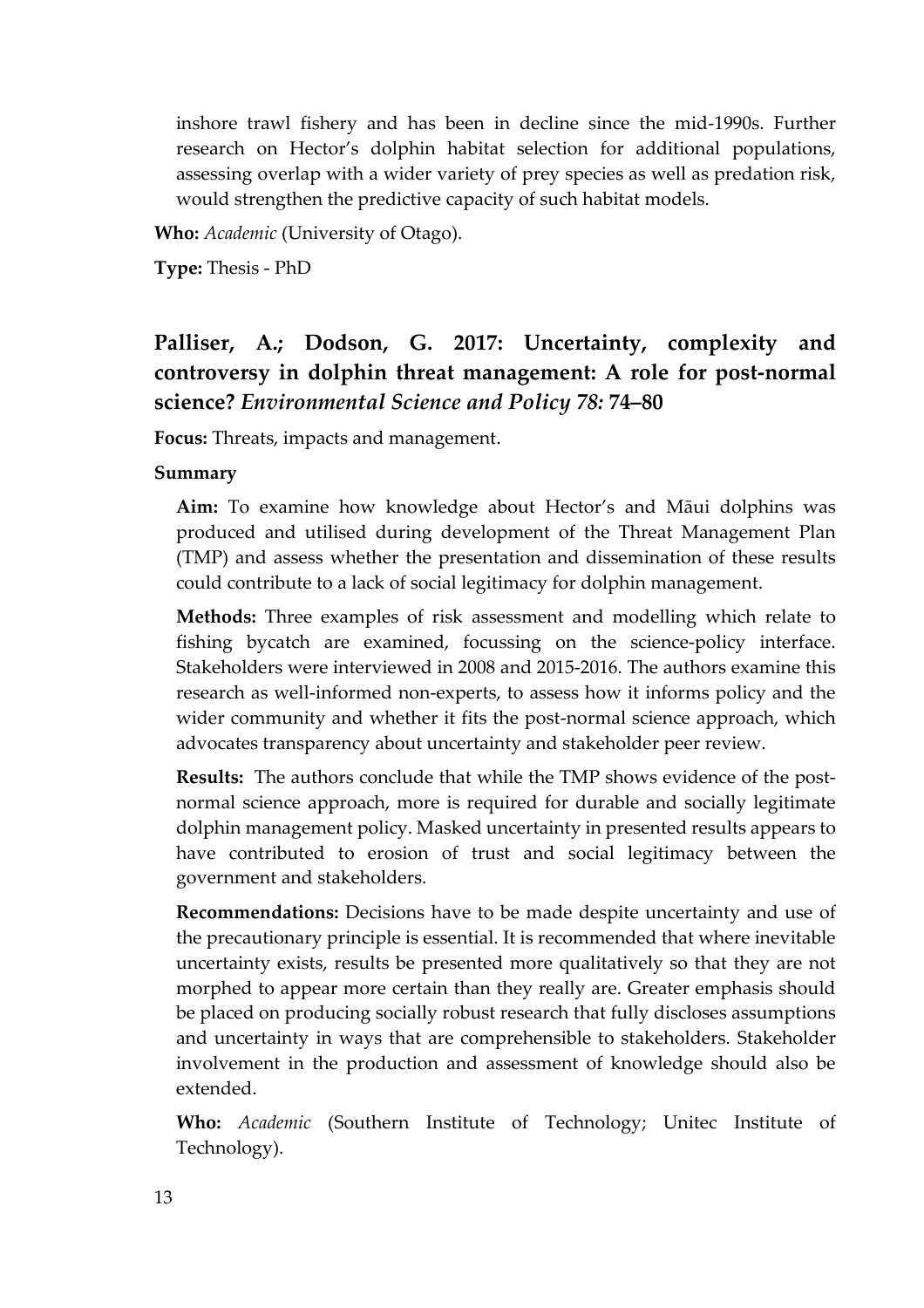**Type:** Peer-reviewed journal.

## **Rodda, J.L. 2014: Analysis and geovisualisation of Hector's dolphin abundance and distribution patterns in space and time. PhD Thesis. University of Otago.**

**Focus:** Distribution; abundance.

#### **Summary**

**Aim:** Quantitatively test whether the population of Hector's dolphin in Te Waewae Bay, Southland is in decline and examine its distribution within the bay.

**Methods:** Seasonal patterns of distribution and density were assessed from over 24 consecutive months of data along four alongshore transects within Te Waewae Bay. Individual spatiotemporal movement patterns were examined from geotagged photographic data of 58 dolphins. Mark-recapture photoidentification provided seasonal estimates of abundance of dolphins using the bay.

**Results:** Hector's dolphin were found throughout Te Waewae Bay, in greater densities close to shore in warmer seasons than cooler seasons. Distributional hotspots occurred in the vicinity of freshwater inputs, and movement patterns of individuals indicated site fidelity within the bay. Seasonal abundance within the bay varied from 380 (95% CI: 300–500) in winter 2005 to 580 (95% CI: 480–700) in summer 2005/06.

**Recommendations:** Future work would benefit by determining spatial concentrations of prey within the bay. Coastal marine systems require ecosystembased spatiotemporal monitoring, and data should be cohesively gathered on fauna biodiversity, human maritime activities, and freshwater/contamination levels, for example. Geovisualisation methods could form an integral layer in the process of building better ecosystem-based management.

**Who:** *Academic* (University of Otago).

**Type:** Thesis – PhD.

## **Sharp, B.; Lundquist, D. 2018: Māui dolphin: 2018 update on New Zealand's research and management approach. Paper SC/67b/SM/08 presented to the** *IWC Scientific Committee.*

**Focus:** Threats, impacts and management.

**Summary:** Provides an updated review of Māui dolphin research and management in 2017, including all sightings, necropsies, captures, ship strikes and observer coverage. As part of the review of New Zealand's Hector's and Māui dolphin Threat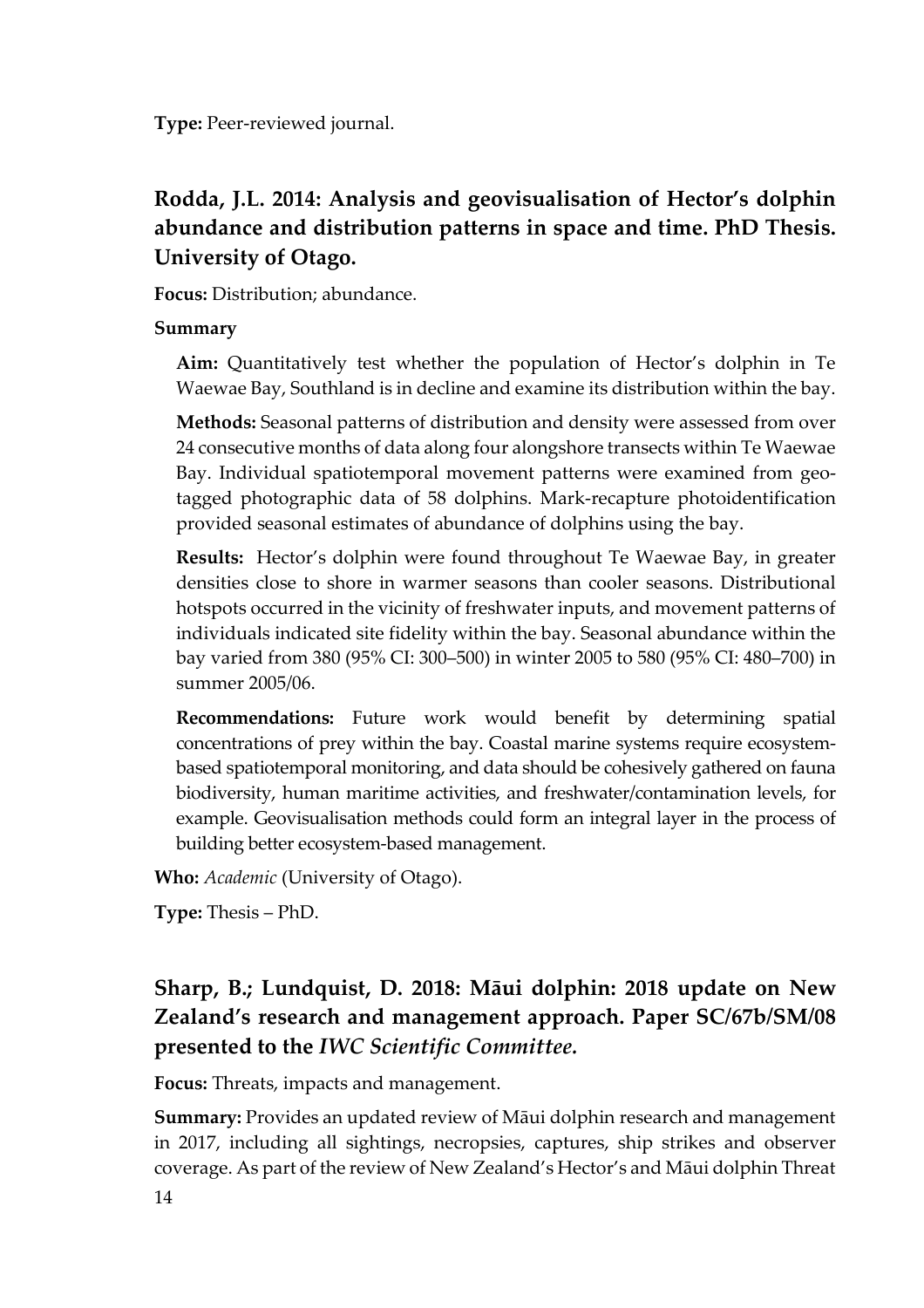Management Plan (TMP) in 2018, a programme of ongoing data collection and research is underway, including a spatially explicit multi-threat risk assessment. The TMP will be released for public consultation later in 2018. To assess offshore distribution, CPODs and soundtraps have been used out to 12 nm from Hamilton's Gap. Preliminary results indicate that Māui or Hector's dolphins were detected at 8, 10, and 12 km from shore. The final results will contribute to improved estimation of spatial distribution on the west coast of the North Island to inform estimation of risk under different management scenarios.

**Who:** *Government, NZ* (MPI; DOC).

**Type:** Unpublished report.

### **Slooten, E. 2015: How many Hector's dolphins off the east coast of New Zealand's South Island? Paper SC/66a/SM/15 presented to the**  *IWC Scientific Committee.*

**Focus:** Abundance; distribution; threats, impacts and management.

**Summary:** Provides a summary of reviewer critique of an aerial survey of Hector's dolphins conducted on the South Island east coast during 2013 by the NZ government. Key concerns discussed include survey design, the estimation of availability and perception bias, and truncation of data. The implications of survey results for the potential impact of bycatch on this population are explored using an agent-based population model. Results indicate that the rate of population increase/decline is relatively insensitive to population size, but highly sensitive to estimates of fishing effort and catch rate.

**Who:** *Academic* (University of Otago).

**Type:** Unpublished report.

### **Slooten, E. 2015: Effectiveness of partial protection for Maui's dolphin. Paper SC/66a/SM/15 presented to the** *IWC Scientific Committee.*

**Focus:** Abundance; threats, impacts and management.

#### **Summary**

**Aim:** Model the estimated rate of population decline for Māui dolphin under varying levels of fisheries regulation.

**Methods:** Individual-based models were used to compare the rate of population decline for Māui dolphin under three different scenarios: 1) Past fisheries regulation, 2) Current fisheries regulations and 3) Protection measures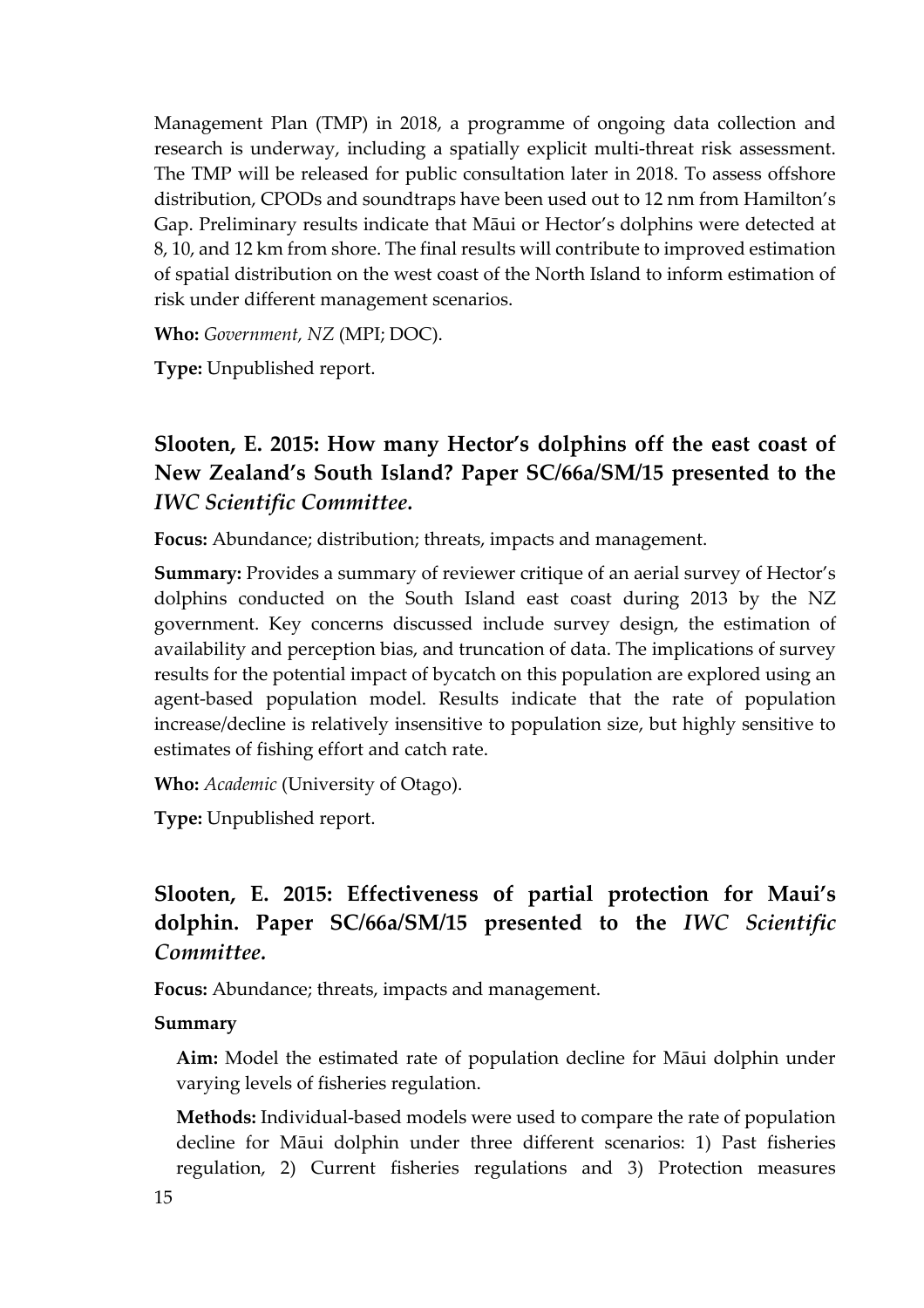recommended by the IWC, which would extend protection south to Whanganui and offshore to 20 nmi.

**Results:** Population decline was found to continue under current fisheries regulations, despite two extensions to protection measures implemented in 2012 and 2013. The probability of decline to  $\leq 10$  individuals has improved from 58% to 48% under current regulations; however, this would improve to 0% under option 3. Implementing the IWC recommendation would improve the probability of population recovery from 0% to 40%.

**Recommendations:** The protection measures recommended by IWC are much more likely to halt population decline and prevent extinction than current management measures. Models could be broadened to assess not only fisheriesrelated mortality, but also other potential impacts such as pollution and oil and gas exploration.

**Who:** *Academic* (University of Otago).

**Type:** Unpublished report.

## **Weir, J.S.; Sagnol, O. 2015: Distribution and abundance of Hector's dolphins (***Cephalorhynchus hectori***) off Kaikoura, New Zealand.** *New Zealand Journal of Marine and Freshwater Research 49***: 376–389**

**Focus:** Distribution; abundance.

#### **Summary**

**Aim:** Investigate the distribution and abundance of Hector's dolphins off Kaikoura.

**Methods:** A total of 48 boat-based surveys were conducted in 2013 collecting photo-identification data. These surveys were combined with opportunistic data collected from 2005–13 to examine distributional patterns.

**Results:** A total of 164 groups of Hector's dolphins were sighted, with 47 individuals identified. Results indicate that the dolphins prefer areas of shallow, nearshore waters with poorer water clarity. A greater number of dolphins were sighted to the north of the Kaikoura Peninsula than the south.

**Recommendations:** The dolphins north and south of the Kaikoura Canyon should be further investigated, as results suggest that the Canyon may act as a natural barrier separating dolphins into two groups.

**Who:** *Conservation organisation* (Kaikoura Ocean Research Institute).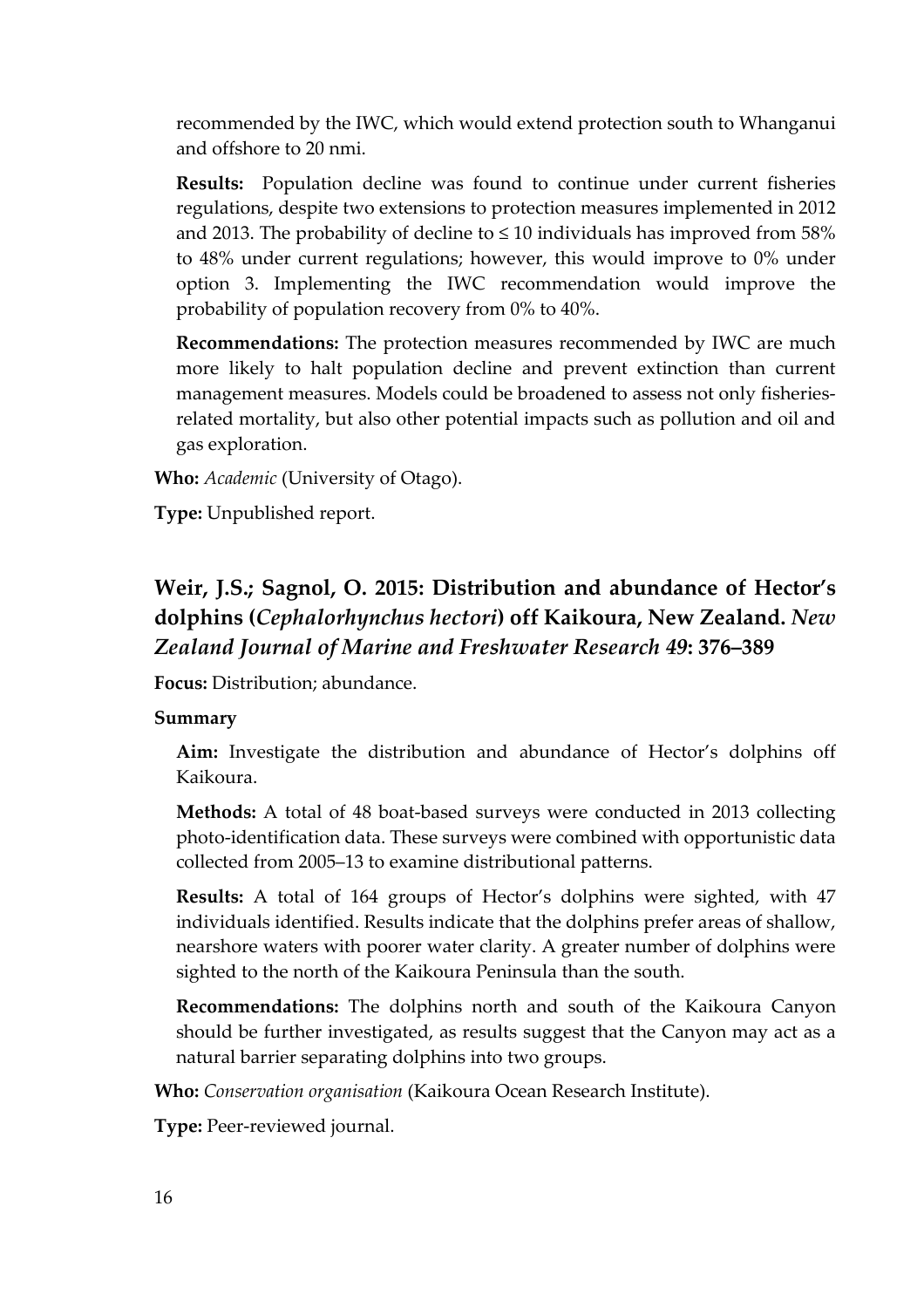**Wickman, L.M. 2018: Estimating mark rate and its effect on the precision of estimates of survival rate for a long-term study of Hector's dolphins (***Cephalorhynchus hectori***) at Banks Peninsula, NZ. MSc Thesis. University of Otago.**

**Focus:** Abundance.

#### **Summary**

**Aim:** Provide an updated estimate of mark rate of Hector's dolphins around Banks Peninsula and determine whether this has changed since protection measures have expanded. Investigate the implications of low mark rate on estimating survival rate.

**Methods:** Mark rate for 2016 was estimated using several different estimation strategies. The updated mark rate was compared with that in 1992–96, when fishing restrictions were relatively new. Capture histories were simulated by resampling from the population's original capture history dataset to estimate the effects of a decreasing mark rate on the precision of survival rate estimation.

**Results:** Whether a change in mark rate was detected between the two periods was method dependent. The frequentist method did not detect a statistically significant difference, but the Bayesian model indicated a 98% probability that the mark rate in 2016 (0.069, 95% HDI: 0.049–0.090) is lower than that from 1992– 96 (0.107, 95% HDI: 0.080–0.137). While no evidence was found that mark rate would bias estimates of survival rate, it is likely to reduce precision.

**Who:** *Academic* (University of Otago).

**Type:** Thesis – MSc.

## 5. Other information sources

Other useful information sources are the Department of Conservation Hector's and Māui dolphin Incident Database<sup>[2](#page-18-0)</sup> and the Māui dolphin Sightings Database<sup>3</sup>, which are continually updated.

<span id="page-18-1"></span><sup>3</sup> <http://www.doc.govt.nz/our-work/our-work-with-maui-dolphin/maui-dolphin-sightings/>

 $\overline{a}$ 

<span id="page-18-0"></span><sup>2</sup> <http://www.doc.govt.nz/our-work/hectors-and-maui-dolphin-incident-database/>